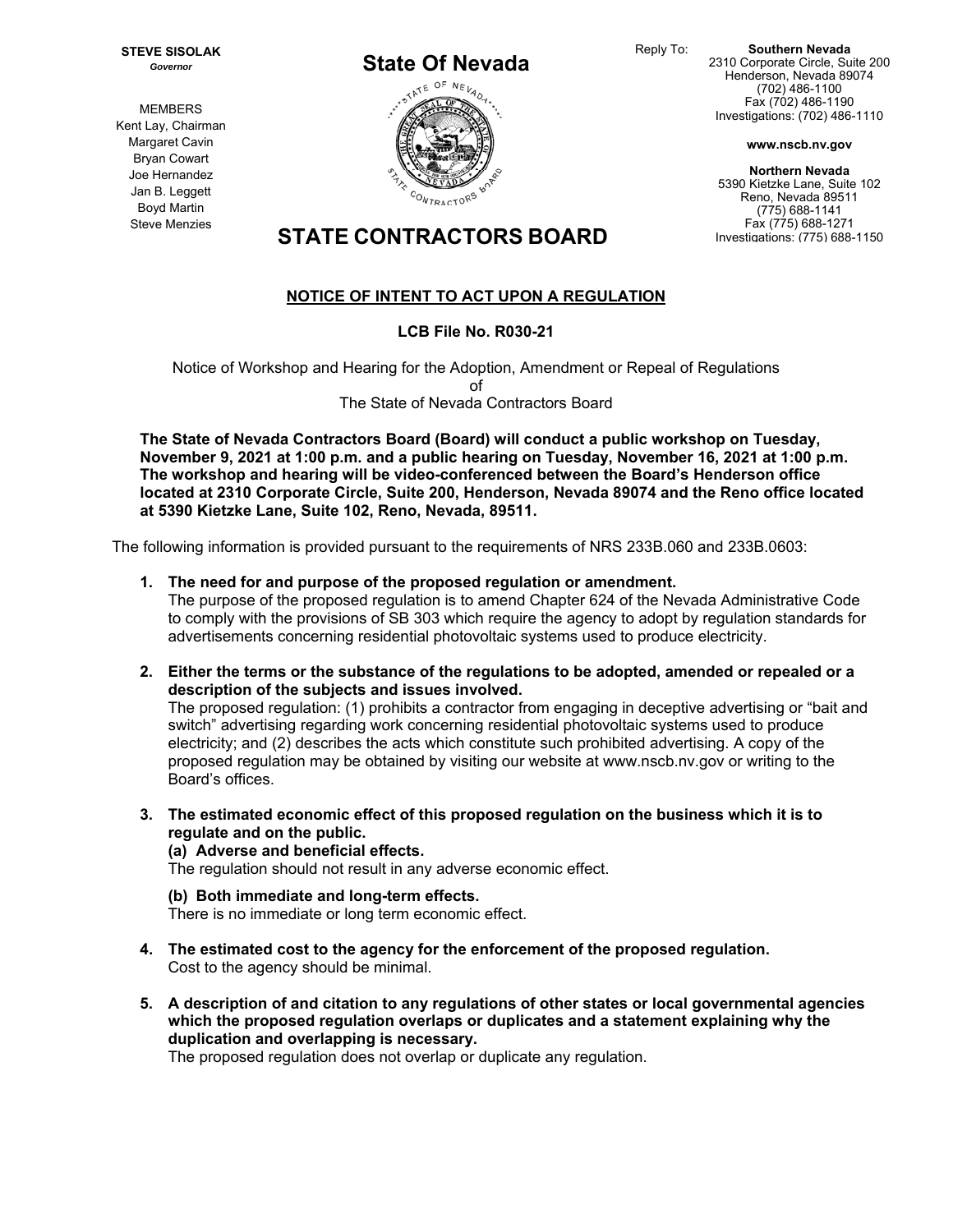**6. If the regulation is required pursuant to federal law, a citation and description of the federal law.** 

Does not apply.

- **7. If the regulation includes provisions which are more stringent than a federal regulation that regulates the same activity, a summary of such provisions.**  Does not apply.
- **8. Whether proposed regulation establishes a new fee or increases an existing fee.**  The regulation does not establish a new fee or increase an existing fee.

Persons wishing to comment upon the proposed action of the Board may appear at the scheduled public workshop or may address their comments, data, views or arguments, in written form to the Executive Officer of the Nevada State Contractors Board, 2310 Corporate Circle, Suite 200, Henderson, Nevada 89074 and the Reno office located at 5390 Kietzke Lane, Suite 102, Reno, Nevada, 89511. Written submissions must be received by the Board five days prior to the scheduled workshop. If no person who is directly affected by the proposed action appears to request time to make an oral presentation, the board may proceed immediately to act upon any written submissions.

A copy of this notice and the regulations to be adopted, amended or repealed will be on file at the State Library, 100 Stewart Street, Carson City, Nevada, for inspection by members of the public during business hours. Additional copies of the notices and the regulation to be adopted will be available at the State Contractors Board 2310 Corporate Circle, Suite 200, Henderson, Nevada 89074 and the Reno office located at 5390 Kietzke Lane, Suite 102, Reno, Nevada, 89511. Copies of this notice and the proposed regulation will also be mailed to members of the public upon request. A reasonable fee may be charged for copies if deemed necessary.

Upon adoption of any regulation, the board, if requested to do so by an interested person, either before adoption or within 30 days thereafter, shall issue a concise statement of the principal reasons for and against its adoption and incorporate therein its reason for overruling the consideration urged against its adoption.

This notice has been mailed to all persons on the agency's mailing list of administrative regulations and posted at the following locations:

> Nevada State Contractors Board – Reno Office Nevada State Contractors Board – Henderson Office Nevada State Contractors Board – Internet Website Nevada Public Notice Website

> > Dated: October 13, 2021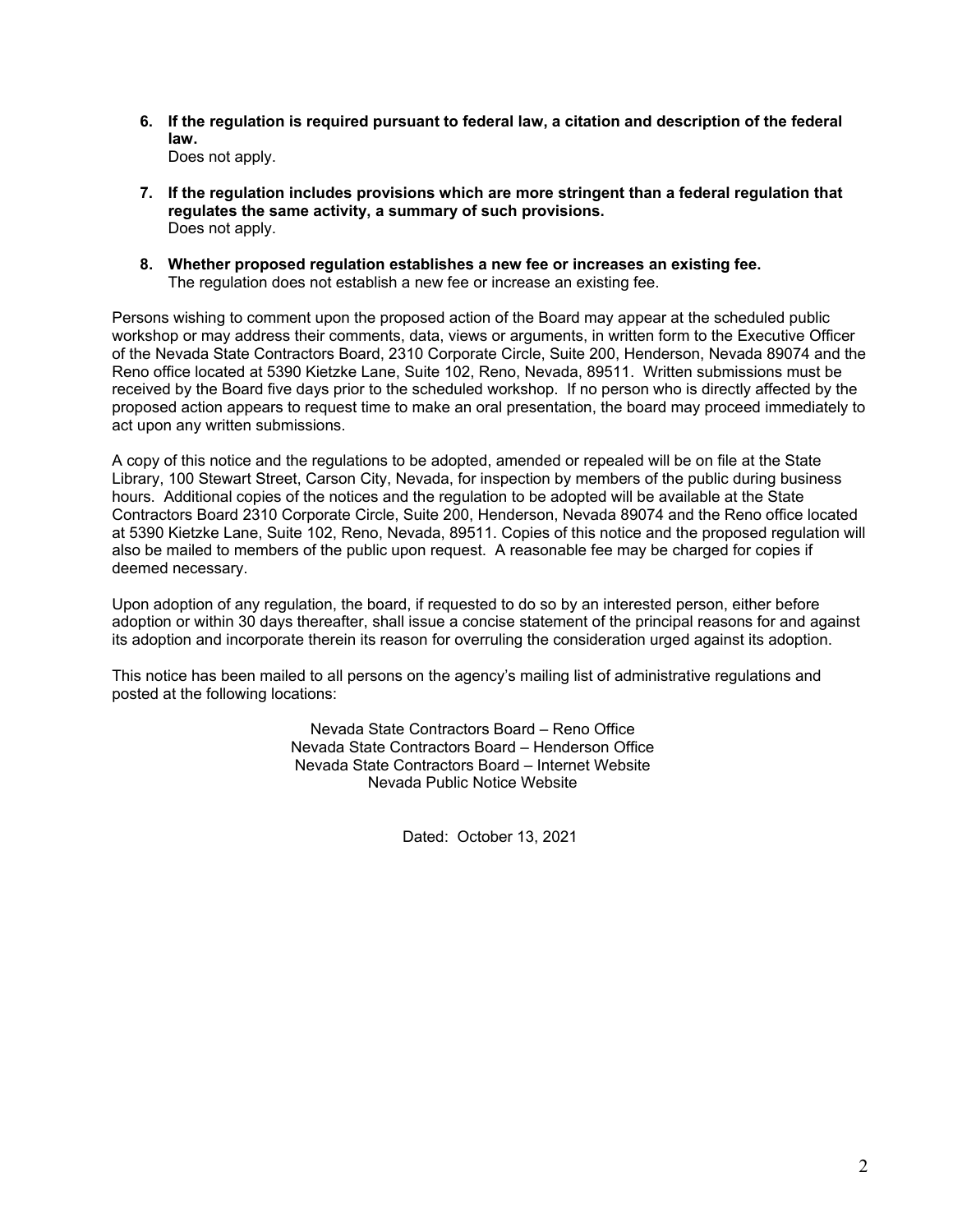#### **PROPOSED REGULATION OF THE**

#### **STATE CONTRACTORS' BOARD**

#### **LCB File No. R030-21**

October 7, 2021

EXPLANATION – Matter in *italics* is new; matter in brackets **[**omitted material**]** is material to be omitted.

AUTHORITY: § 1, NRS 624.100 and section 10 of Senate Bill No. 303, chapter 227, Statutes of Nevada 2021, at page 1057.

A REGULATION relating to contractors; prohibiting certain contractors from engaging in certain deceptive practices relating to advertising; and providing other matters properly relating thereto.

#### **Legislative Counsel's Digest:**

During the 2021 Legislative Session, the Nevada Legislature passed Senate Bill No. 303, which requires the State Contractors' Board to adopt by regulation standards for advertisements used by contractors in connection with the solicitation or sale of contracts for work concerning residential photovoltaic systems used to produce electricity. (Section 10 of Senate Bill No. 303, chapter 227, Statutes of Nevada 2021, at page 1057) In accordance with that requirement, this regulation: (1) prohibits a contractor from engaging in deceptive advertising or "bait and switch" advertising regarding work concerning residential photovoltaic systems used to produce electricity; and (2) describes the acts which constitute such prohibited advertising.

**Section 1.** Chapter 624 of NAC is hereby amended by adding thereto a new section to read

as follows:

*1. A contractor shall not engage in deceptive advertising or bait and switch advertising* 

*regarding work concerning a residential photovoltaic system used to generate electricity or the* 

*sale or lease of a residential photovoltaic system used to generate electricity.*

*2. A contractor engages in deceptive advertising if, when advertising work concerning a* 

*residential photovoltaic system used to generate electricity, the contractor knowingly:*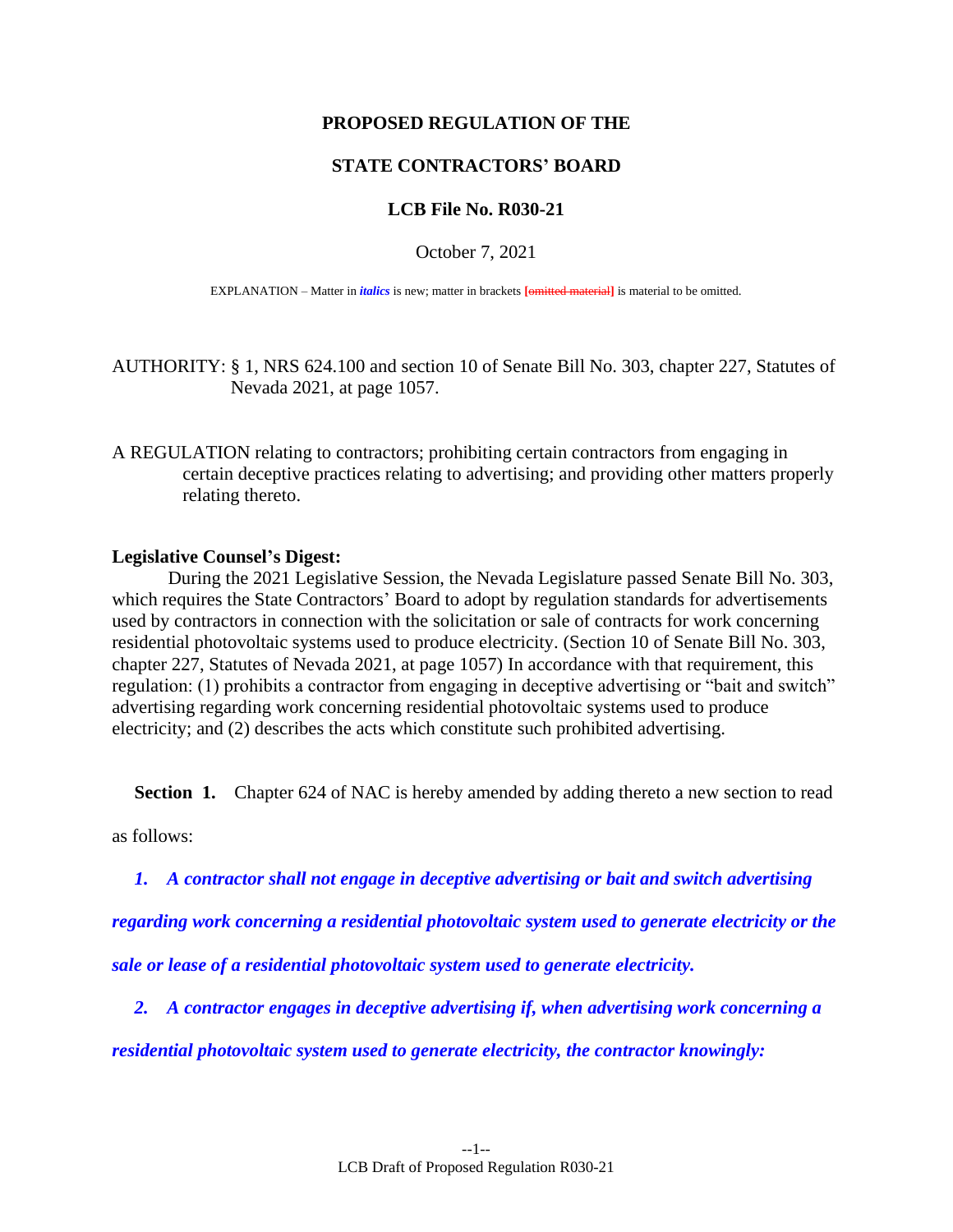*(a) Makes a false representation about work concerning a residential photovoltaic system used to generate electricity.*

*(b) Makes a false representation as to the source, sponsorship, approval or certification of work concerning a residential photovoltaic system used to generate electricity.*

*(c) Makes a false representation as to affiliation, connection, association with or certification by another person or entity.*

*(d) Represents that work concerning a residential photovoltaic system used to generate electricity is of a particular standard, quality or grade, or that goods related to such work are of a particular style or model, if the contractor knows or reasonably should know that the work or goods do not meet the advertised standard, quality, grade, style or model.*

*(e) Makes false or misleading statements of fact concerning the price of work concerning a residential photovoltaic system used to generate electricity or the reasons for, existence of or amounts of reductions in price.*

*(f) Makes any untrue statement of a material fact while advertising for work concerning a residential photovoltaic system used to generate electricity.*

*(g) Fails to disclose a material fact in connection with advertising for work concerning a residential photovoltaic system used to generate electricity.*

*(h) Disparages the goods, services or business of another provider of work concerning a residential photovoltaic system used to generate electricity by false or misleading representation of fact.*

*(i) Advertises work concerning a residential photovoltaic system used to generate electricity with the intent not to perform the work as advertised.*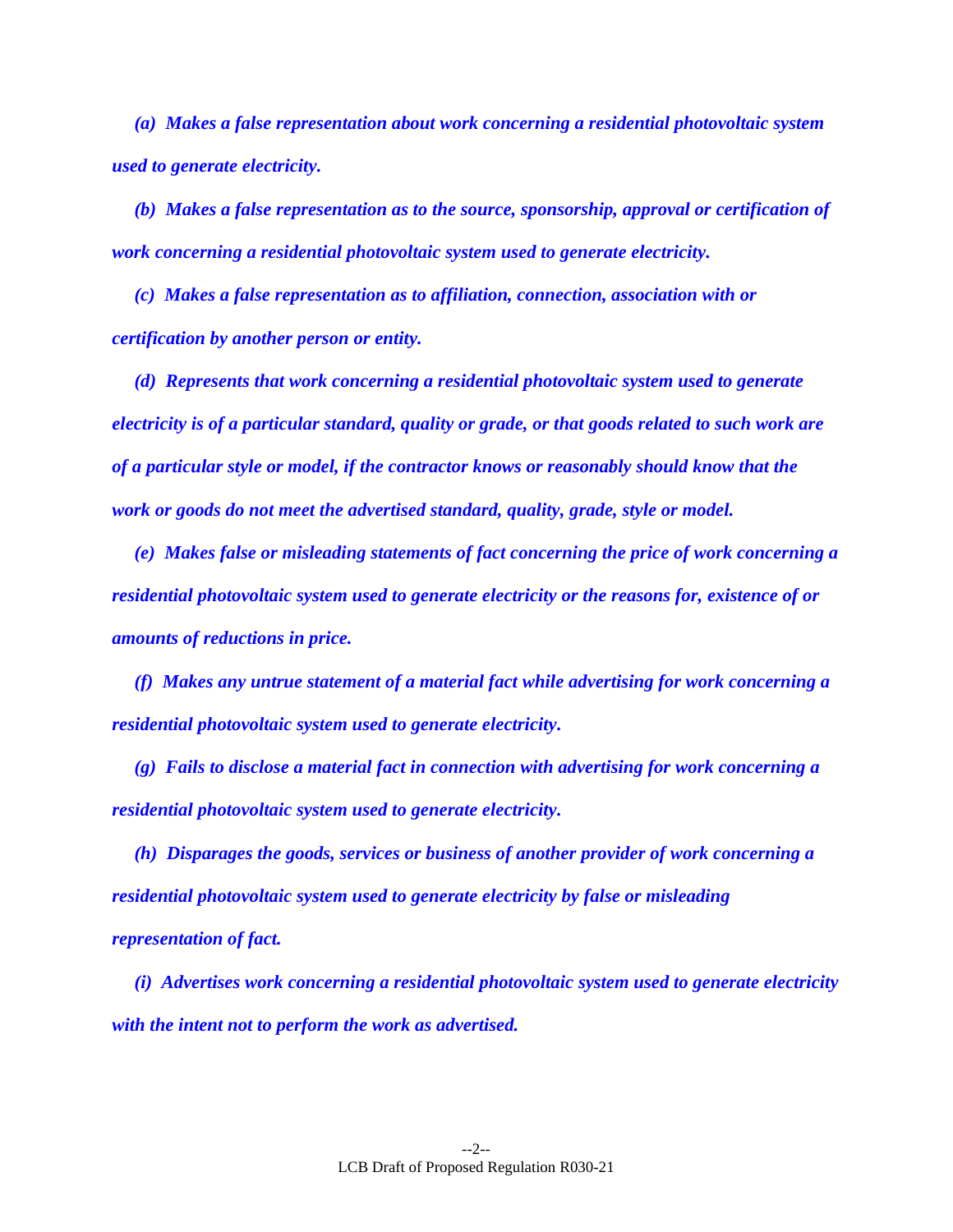*(j) Advertises work concerning a residential photovoltaic system used to generate electricity with the intent not to supply reasonably expected public demand, unless the advertisement discloses a limitation of quantity.*

*(k) Advertises that work concerning a residential photovoltaic system used to generate electricity can be completed within a certain number of days, unless, at the time the advertisement was made, more than half of the projects of work concerning residential photovoltaic systems used to generate electricity the contractor has completed were completed within the advertised number of days.*

*(l) As a part of an advertising plan or scheme, notifies a person that the person has won a prize and that as a condition of receiving the prize, the person must enter into a contract for work concerning a residential photovoltaic system used to generate electricity.*

*(m) Advertises for work concerning a residential photovoltaic system used to generate electricity:*

*(1) Using an illustration of a residential photovoltaic system used to generate electricity and setting forth a price that, at the time the advertisement was made, does not accurately reflect the completed residential photovoltaic system used to generate electricity as illustrated; or*

*(2) Setting forth an offer for work concerning a residential photovoltaic system used to generate electricity that does not comply with the federal Truth in Lending Act, as amended, 15 U.S.C. §§ 1601 et seq., and any federal regulations adopted pursuant thereto.*

*(n) Advertises that the use of a residential photovoltaic system used to generate electricity is free of charge for any period of time based on the payment of undisclosed costs as a condition of receiving the residential photovoltaic system used to generate electricity.*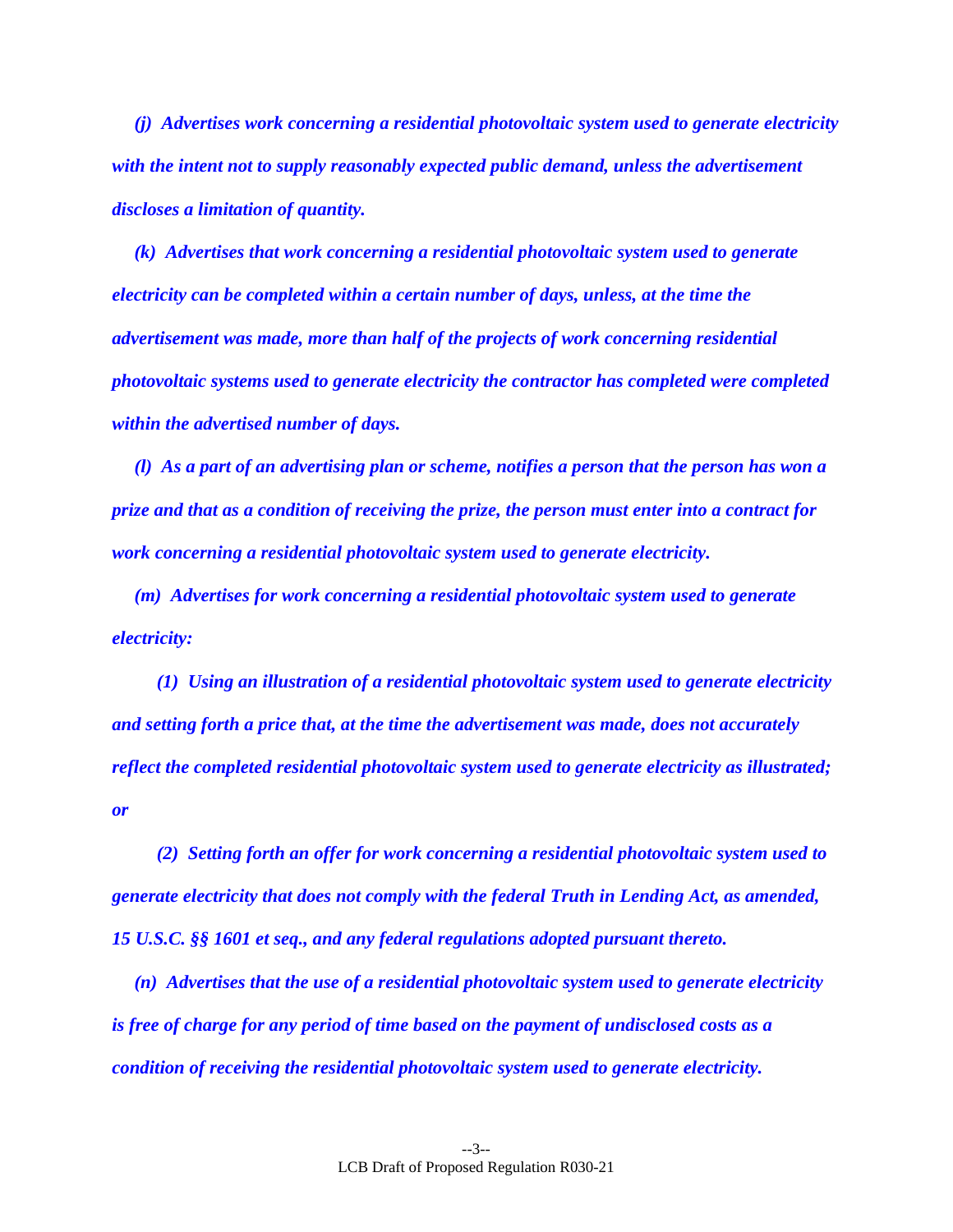*3. As used in this section:*

*(a) "Advertising" means attempting by publication, dissemination, solicitation or circulation to induce, directly or indirectly, any person to enter into any obligation for work concerning a residential photovoltaic system used to generate electricity.*

*(b) "Bait and switch advertising" means an offer to sell or lease goods or provide services which, in truth, the seller, lessor or provider may not intend or desire to sell, lease or provide, accompanied by one or more of the following practices:*

*(1) Refusal to show any goods which are advertised.*

*(2) Disparagement in any material respect of the advertised goods or services or the terms of the sale, lease or contract.*

*(3) Requiring other sales or services or other undisclosed conditions to be met before selling, leasing or providing the advertised goods or services.*

*(4) Refusal to take orders for the sale, lease or provision of goods or services advertised for delivery within a reasonable time.*

*(5) Showing or demonstrating defective goods for sale or lease which are unusable or impractical for the purposes set forth in the advertisement.*

*(6) Accepting a deposit for the goods or services for sale, lease or provision and subsequently switching the purchase order, lease or contract to higher priced goods or services.*

*(7) Tendering a lease of goods advertised for sale or a sale of goods advertised for lease or tendering terms of sale or lease less favorable than the terms advertised.*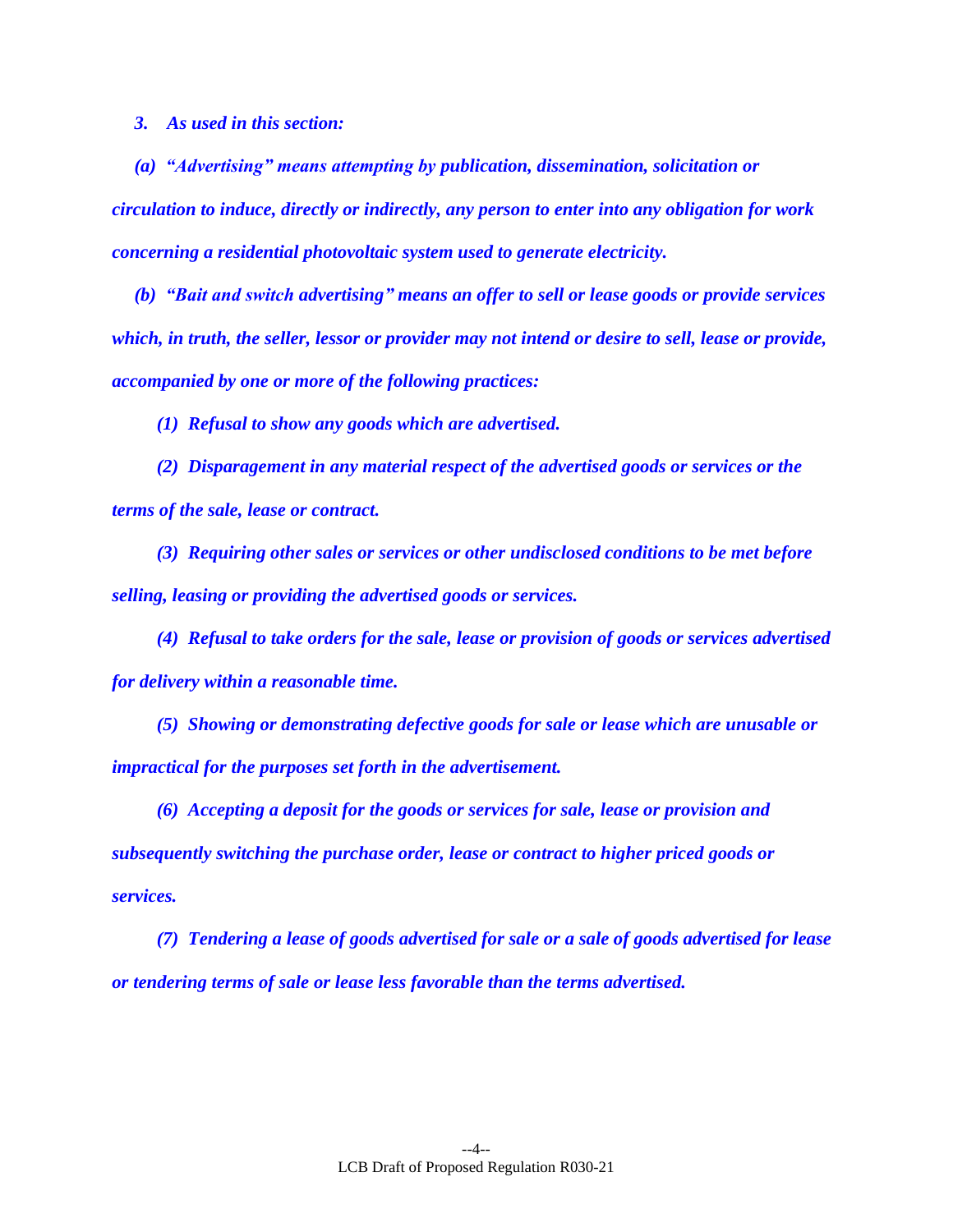### Small Business Impact Statement

Proposed Regulations R030-21

#### 1.0 **Overview**

The Nevada State Contractors Board (NSCB) proposes an addition to the Administrative Code regarding the regulation of contractors in Nevada. The amendment creates, as required by SB303 (2021), a regulation preventing certain contractors form engaging in certain deceptive practices related to advertising.

The Nevada State Contractors Board has determined that the proposed regulation should not have an adverse financial impact upon a small business. The proposed regulation is not expected to negatively impact the formation, operation, or expansion of a small business in Nevada.

## 2.0 Authoritv

This small business impact statement is made pursuant to NRS 2338.0608 and complies with the requirements of NRS 2338.0609. As required by NRS 2338.0608(3), this statement identifres the methods used by the agency in determining the impact of the proposed regulation on a small business and provides the reasons for the conclusions of the agency followed by the certification by the person responsible for the agency.

## 3.0 Background

Senate Bill 303, enacted during the 2021 legislative session requires the Nevada State Contractors Board to adopt. by regulation. standards for advertisements used by contractors in connection with the solicitation or sale of contracts for work concerning residential photovoltaic systems. The proposed regulations simply support the provisions of Section l0 of Senate Bill 303 by establishing standards to prohibit deceptive advertising and ensure the advertisements are truthful and not materially misleading.

## 4.0 Method used to determine no small business impact

Pursuant to NRS 2338.0608, the Nevada State Contractors Board made a concerted effort to determine whether the proposed regulation was likely to: l) impose a direct and significant economic burden upon a small business, or 2) directly restrict the formation, operation, or expansion of a small business. As a result of this effort, the NSCB determined that there is no impact upon small business as a result of the proposed regulation.

To reach this conclusions, the NSCB considered the scope of the statutory change and narrowly tailored the proposed regulation to address the statutory mandate. After preparing the statutorilymandated regulation, the NSCB recognized that no small business would endure any economic burden related to the NSCB's criteria for deceptive advertising related to residential solar photovoltaic systems. Indeed, by having a uniform set of expectations, no market participant can gain an unfair advantage via deceptive advertising. This is likely to increase the public's trust in the competency and integrity of the licensees thereby promoting business formation, operation, and expansion.

Ultimately, no adverse economic effects were identified because the proposed regulation does